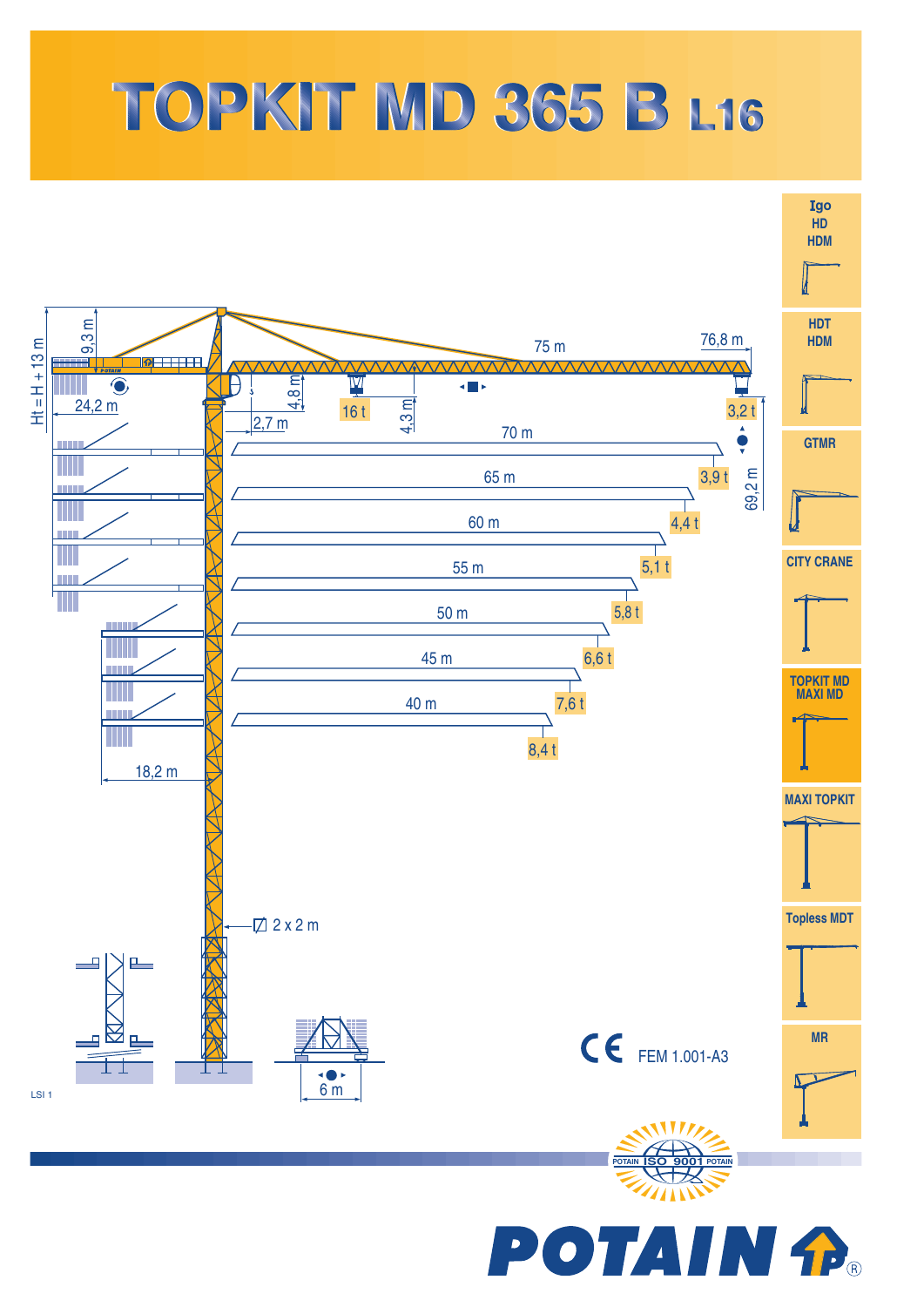

**TOPKIT MD 365 B L16**

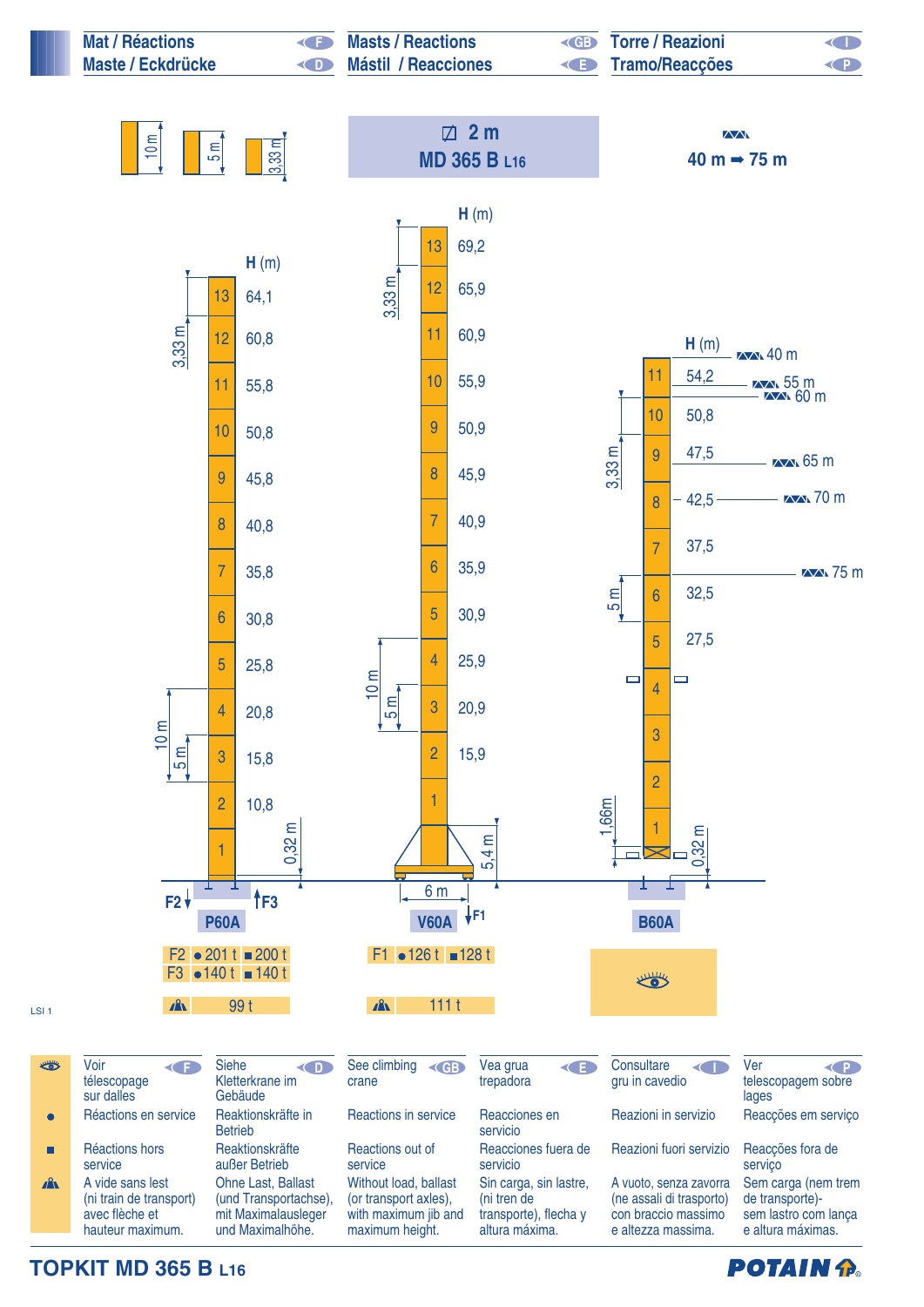| <b>Courbes de charges</b> | <b>Example 2</b> Load diagrams | <b>Example 3 Curve di carico</b> | <b>KID</b> |
|---------------------------|--------------------------------|----------------------------------|------------|
| Lastkurven                | <b>Curvas de cargas</b>        | <b>E</b> Curva de cargas         | $\left($ P |
|                           |                                |                                  |            |

|                                      |                           |                     |            |                                          |    |       |    | W-LF           |                                   |                  |                    |                      |                 |                  |     |             |                      |       |                             |                |               |                  |     |         |
|--------------------------------------|---------------------------|---------------------|------------|------------------------------------------|----|-------|----|----------------|-----------------------------------|------------------|--------------------|----------------------|-----------------|------------------|-----|-------------|----------------------|-------|-----------------------------|----------------|---------------|------------------|-----|---------|
|                                      | $2,7 \blacktriangleright$ | 19,9 22 25 27       |            |                                          | 30 | 32    |    | 35 35,9        | 37                                | 40               | 42                 | 45                   | 47              | 50               | 52  | 55          | 57                   | 60    | 62                          | 65             | 67            | 70               | 72  | 75 m    |
| $\Box/\mathbb{M}$                    |                           |                     |            | 16 14,2 12,2 11,1 9,7                    |    | 9     | 8  | $\overline{8}$ |                                   |                  | 6,5                | $6\phantom{a}$       | 5,6             | 5,2              | 4.9 | 4,5         | 4,3                  | 4     | 3,8                         | 3,5            | 3,4           | 3.1              | 3   | $2,8$ t |
| 75 m<br>$\sqrt{N}$                   |                           |                     |            |                                          |    |       |    |                | 37,4 40                           |                  | 42                 | 45                   | 47              | 50               | 52  | 55          | 57                   | 60    | 62                          | 65             | 67            | 70               | 72  | 75 m    |
| Ļ                                    |                           |                     |            |                                          |    |       |    |                |                                   | 8 7,4 6,9 6,4    |                    |                      | $6\overline{6}$ | 5,6              |     |             |                      |       | 5,3 4,9 4,7 4,4 4,2 3,9 3,8 |                |               | 3,5              | 3,4 | $3,2$ t |
|                                      |                           |                     |            |                                          |    |       |    |                | W←—–⊔                             |                  |                    |                      |                 |                  |     |             |                      |       |                             |                |               |                  |     |         |
|                                      | $2,7 \blacktriangleright$ | 21                  | 22<br>25   | 27                                       | 30 | 32    |    |                | $35$ $37,1$ $38,2$ 40             |                  | 42                 | 45                   | 47              | 50               | 52  | 55          | 57                   | 60    | 62                          | 65             | 67            | 70 m             |     |         |
| $\Box/\Box$<br>70 m                  |                           |                     |            | 16 15,2 13 11,9 10,4 9,6 8,6             |    |       |    | 8              | $\boldsymbol{8}$                  | 7,5              | 7,1                | 6,5                  | 6,1             | 5,6              | 5,4 | 5           | 4,7                  | 4,4   | 4.2                         | 3,9            | 3,7           | 3.5 <sub>1</sub> |     |         |
| $\sqrt{N}$                           |                           |                     |            |                                          |    |       |    |                |                                   | 39,8 42          |                    | 45                   | 47              | 50               | 52  | 55          | 57                   | 60    | 62                          | 65             | 67            | 70 m             |     |         |
| ₽                                    |                           |                     |            |                                          |    |       |    |                |                                   | $\overline{8}$   | $7,5$ 6,9 6,5      |                      |                 | $6\overline{6}$  | 5,8 | 5,4         | 5,1                  | 4,8   | 4,6                         | 4,3            | 4.1           | $3,9$ t          |     |         |
|                                      |                           |                     |            |                                          |    |       |    | $\mathbb{M}$ + | →Ħ                                |                  |                    |                      |                 |                  |     |             |                      |       |                             |                |               |                  |     |         |
| $\Box/\Box$                          | $2,7 \blacktriangleright$ | 21.1                | 22<br>25   | 27<br>16 15,2 13,1 12 10,5 9,7 8,7       | 30 | 32    |    |                | 35 37,4 38,5                      | 40               | 42                 | 45                   | 47              | 50               | 52  | 55          | 57                   | 60    | 62                          | 65 m           |               |                  |     |         |
| 65 <sub>m</sub>                      |                           |                     |            |                                          |    |       |    | 8              | $\overline{8}$                    | 7,6              | 7,2                | 6,6                  | 6,2             | 5,7              | 5,4 | 5           | 4,8                  | 4,5   | 4,3                         | 4 <sup>†</sup> |               |                  |     |         |
| $\sqrt{N}$<br>₽                      |                           |                     |            |                                          |    |       |    |                |                                   | 40,1             | 42                 | 45                   | 47              | 50               | 52  | 55          | 57                   | 60    | 62                          | 65 m           |               |                  |     |         |
|                                      |                           |                     |            |                                          |    |       |    |                |                                   |                  | $8 \overline{7.6}$ | $\overline{7}$       | 6,6             | 6,1              | 5,8 | 5,4         | 5.2                  | 4.9   | 4.7                         | $4,4$ t        |               |                  |     |         |
|                                      | $2,7 \blacktriangleright$ | 21,6 22 25 27 30 32 |            |                                          |    |       | 35 |                | W←→H<br>$37 \overline{)38,5}39,6$ |                  | 42                 |                      |                 | 50               | 52  |             |                      | 60 m  |                             |                |               |                  |     |         |
| ∐/™                                  |                           |                     |            | 16 15,7 13,5 12,3 10,9 10,1              |    |       | 9  | 8,4            | 8                                 | $\boldsymbol{8}$ | 7,4                | 45<br>6,8            | 47<br>6,5       | $6\phantom{a}$   | 5,7 | 55<br>5,3   | 57<br>$\overline{5}$ | 4,7 t |                             |                |               |                  |     |         |
| 60 m<br>$\sqrt{V}$                   |                           |                     |            |                                          |    |       |    |                |                                   | 41,3 42          |                    | 45                   | 47              | 50               | 52  | 55          | 57                   | 60 m  |                             |                |               |                  |     |         |
| Ų                                    |                           |                     |            |                                          |    |       |    |                |                                   | 8                |                    |                      |                 |                  |     | 5,7         | $5,4$ 5,1 t          |       |                             |                |               |                  |     |         |
|                                      |                           |                     |            |                                          |    |       |    |                | 真丈→☆                              |                  |                    |                      |                 |                  |     |             |                      |       |                             |                |               |                  |     |         |
|                                      | $2,7 \blacktriangleright$ |                     | 22<br>25   | 27                                       | 30 | 32    | 35 |                | $37\overline{39,2}40,3$           |                  | 42                 | 45                   | 47              | 50               | 52  | 55 m        |                      |       |                             |                |               |                  |     |         |
| $\Box/\mathbb{W}$<br>55 <sub>m</sub> |                           |                     |            | 16 13,7 12,6 11,1 10,3 9,2 8,6           |    |       |    |                | 8                                 | 8                | 7,6                | $\overline{7}$       | 6,6             | 6,1              | 5,8 | $5,4$ t     |                      |       |                             |                |               |                  |     |         |
| $\sqrt{N}$                           |                           |                     |            |                                          |    |       |    |                |                                   |                  | 42                 | 45                   | 47              | 50               | 52  | 55 m        |                      |       |                             |                |               |                  |     |         |
| ₽                                    |                           |                     |            |                                          |    |       |    |                |                                   |                  | 8                  | 7,4                  | 7               | 6,5              |     | $6,2$ 5,8 t |                      |       |                             |                |               |                  |     |         |
|                                      |                           |                     |            |                                          |    |       |    |                | W←→H                              |                  |                    |                      |                 |                  |     |             |                      |       |                             |                |               |                  |     |         |
|                                      | $2,7 \blacktriangleright$ |                     | 22,2<br>25 | 27                                       | 30 | 32    | 35 |                | 37 39,6 40,8 42                   |                  |                    | 45                   | 47              | 50 m             |     |             |                      |       |                             |                |               |                  |     |         |
| $\Box/\Box$<br>50 <sub>m</sub>       |                           |                     |            | 16 14 12,7 11,2 10,4 9,3 8,7 8 8         |    |       |    |                |                                   |                  | 7.7                | 7,1                  | 6,7             | 6.2 <sub>t</sub> |     |             |                      |       |                             |                |               |                  |     |         |
| $\sqrt{N}$                           |                           |                     |            |                                          |    |       |    |                |                                   |                  | 42,5 45            |                      | 47              | 50 m             |     |             |                      |       |                             |                |               |                  |     |         |
| ₽                                    |                           |                     |            |                                          |    |       |    |                |                                   |                  |                    |                      |                 | 8 7,5 7,1 6,6 t  |     |             |                      |       |                             |                |               |                  |     |         |
|                                      |                           |                     |            |                                          |    |       |    |                | W←–––⊔                            |                  |                    |                      |                 |                  |     |             |                      |       | (t)                         |                |               |                  |     |         |
| $\Box/\Box$                          | $2,7 \blacktriangleright$ |                     | 22,5 25    | 27                                       | 30 | 32 35 |    |                | $37 \t40,141.3$                   |                  | 42                 | 45 m                 |                 |                  |     |             |                      |       |                             | M              |               | Π                |     |         |
| 45 m                                 |                           |                     |            | 16 14,2 12,9 11,4 10,6 9,5 8,9           |    |       |    |                | 8                                 | $\mathbf{8}$     | 7,8                | $7,2$ t              |                 |                  |     |             |                      |       | 16                          |                |               |                  |     |         |
| $\sqrt{N}$                           |                           |                     |            |                                          |    |       |    |                |                                   |                  | 43,1 45 m          |                      |                 |                  |     |             |                      |       |                             |                |               |                  |     | $-0,3t$ |
| Ļ                                    |                           |                     |            |                                          |    |       |    |                |                                   |                  |                    | $8 \overline{7,6}$ t |                 |                  |     |             |                      |       | 8                           |                |               |                  |     |         |
|                                      |                           |                     |            |                                          |    |       |    |                | $M \leftarrow$                    |                  |                    |                      |                 |                  |     |             |                      |       |                             |                |               |                  |     | $-(m)$  |
| 40 m<br><b>AANT/W</b>                | $2,7 \blacktriangleright$ |                     | 23,3 25    | 27<br>16 14,8 13,5 11,9 11 9,9 9,3 8,4 t | 30 | 32    | 35 | 37             | 40 m                              |                  |                    |                      |                 |                  |     |             |                      |       |                             |                | $= 24 - 0.3t$ |                  |     |         |
|                                      |                           |                     |            |                                          |    |       |    |                |                                   |                  |                    |                      |                 |                  |     |             |                      |       |                             |                |               |                  |     |         |
| ₽                                    |                           |                     |            |                                          |    |       |    |                | 8 <sup>†</sup>                    |                  |                    |                      |                 |                  |     |             |                      |       |                             |                |               |                  |     |         |
| LSI <sub>1</sub>                     |                           |                     |            |                                          |    |       |    |                |                                   |                  |                    |                      |                 |                  |     |             |                      |       |                             |                |               |                  |     |         |

| <b>Ancrages</b> | <b>E</b> Anchorages       | <b>EB</b> Ancoraggio |  |
|-----------------|---------------------------|----------------------|--|
| Verankerungen   | <b>Example 20 Anclaie</b> | <b>E</b> Ancoragem   |  |



LSI 1

**TOPKIT MD 365 B L16**

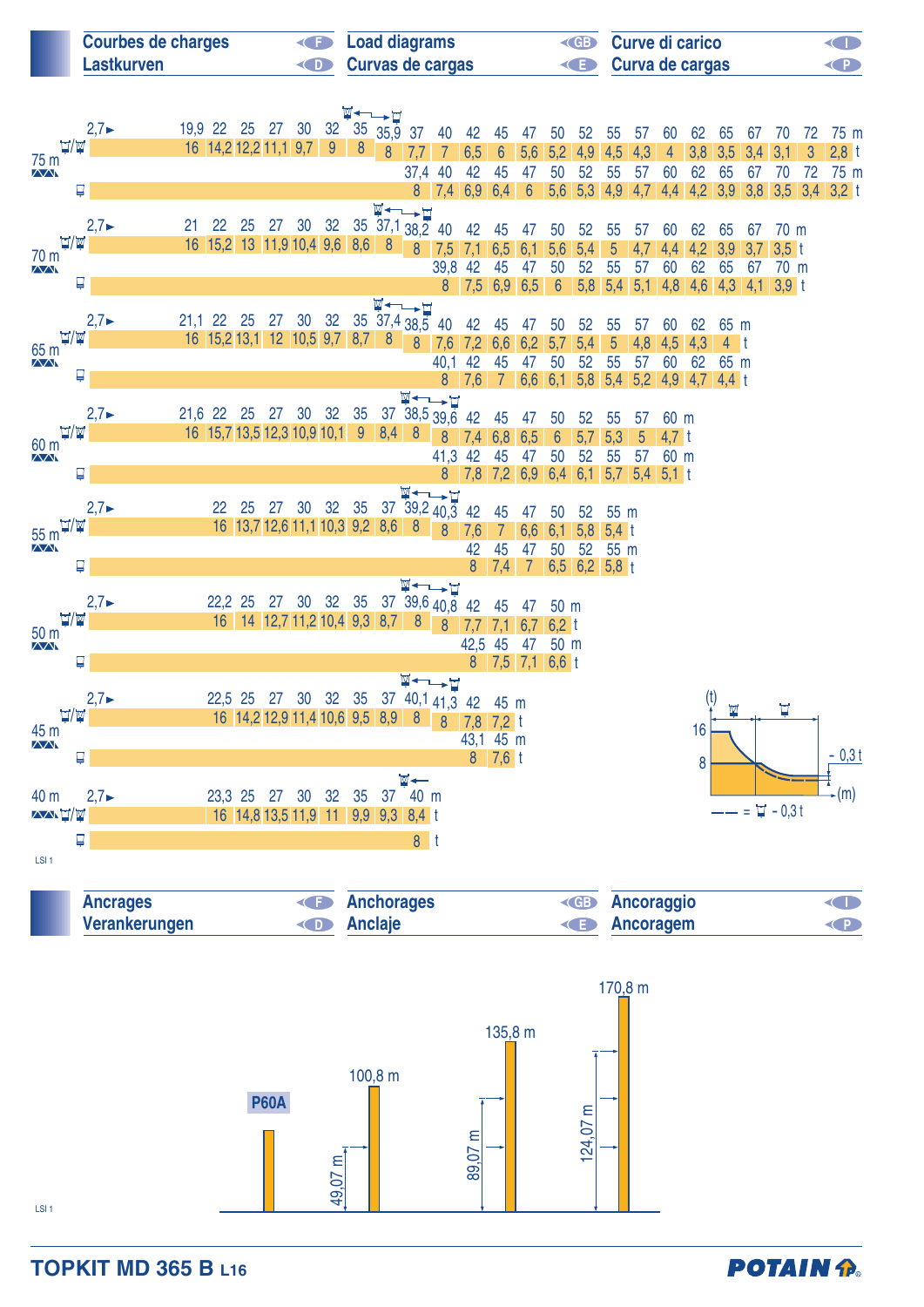| Lest de contre-flèche | <b>E</b> Counter-jib ballast             | <b>ED</b> Contrappeso   | ◁ ∥ |
|-----------------------|------------------------------------------|-------------------------|-----|
| Gegenauslegerballast  | <b>Example 2 Lastre de contra flecha</b> | Lastros da contra lança | Œ   |

**I**

| <b>AAAN</b>     | ▀▀     |         | <b>75 LVF</b>  |            |         | <b>150 LCC</b> |            | 700 kg          | 4200 kg         |
|-----------------|--------|---------|----------------|------------|---------|----------------|------------|-----------------|-----------------|
|                 | Ш      | 4200 kg | 700 kg         | $x^2$ (kg) | 4200 kg | 700 kg         | $x^2$ (kg) |                 |                 |
| 75 m            | 24,2 m | 5       | 4              | 23 800     | 5       | $\overline{2}$ | 22 400     |                 |                 |
| 70 m            | 24,2 m | 5       | ٠              | 21 000     | 4       | 3              | 18 900     |                 | J               |
| 65 m            | 24,2 m | 4       | 3              | 18 900     | 4       |                | 17 500     |                 | $\overline{a}$  |
| 60 m            | 24,2 m | 4       | ٠              | 16 800     | 3       | 3              | 14 700     | 37801           | $\mathcal{O}$   |
| 55 <sub>m</sub> | 24,2 m | 3       | 3              | 14 700     | 3       | $\overline{2}$ | 14 000     |                 |                 |
| 50 m (B60A)     | 24,2 m | 3       | $\overline{2}$ | 14 000     | 3       |                | 12 600     |                 | $\mathcal{O}$   |
| 50 <sub>m</sub> | 18,2 m | 5       | 5              | 24 500     | 5       | 3              | 23 100     | 55 <sub>0</sub> |                 |
| 45 m            | 18,2 m | 5       | ٠              | 21 000     | 4       | 4              | 19 600     |                 |                 |
| 40 m            | 18,2 m | 4       | $\overline{2}$ | 18 200     | 4       |                | 16 800     | 164U            | 50 <sup>0</sup> |

 $\overline{1}$  SI 1

|                  | Lest de base<br>≺⊂<br><b>Grundballast</b><br><( D ) |                     |      |      |      | <b>Base ballast</b><br>Lastre de base |      |      | $\left($ GB $\right)$<br><( E E | Zavorra di base<br><b>CHD</b><br>Lastros da base<br>$\left( 1\right)$ |      |      |      |      |  |
|------------------|-----------------------------------------------------|---------------------|------|------|------|---------------------------------------|------|------|---------------------------------|-----------------------------------------------------------------------|------|------|------|------|--|
|                  | $\boxtimes$ 2 m V 60 A $\rightarrow$                | H(m)                | 69,2 | 65,9 | 60,9 | 55,9                                  | 50,9 | 45,9 | 40,9                            | 35,9                                                                  | 30,9 | 25,9 | 20,9 | 15.9 |  |
|                  |                                                     | (t)<br>$\mathbf{A}$ | 108  | 108  | 108  | 108                                   | 108  | 108  | 96                              | 96                                                                    | 96   | 84   | 84   | 84   |  |
| LSI <sub>1</sub> |                                                     |                     |      |      |      |                                       |      |      |                                 |                                                                       |      |      |      |      |  |



**TOPKIT MD 365 B L16**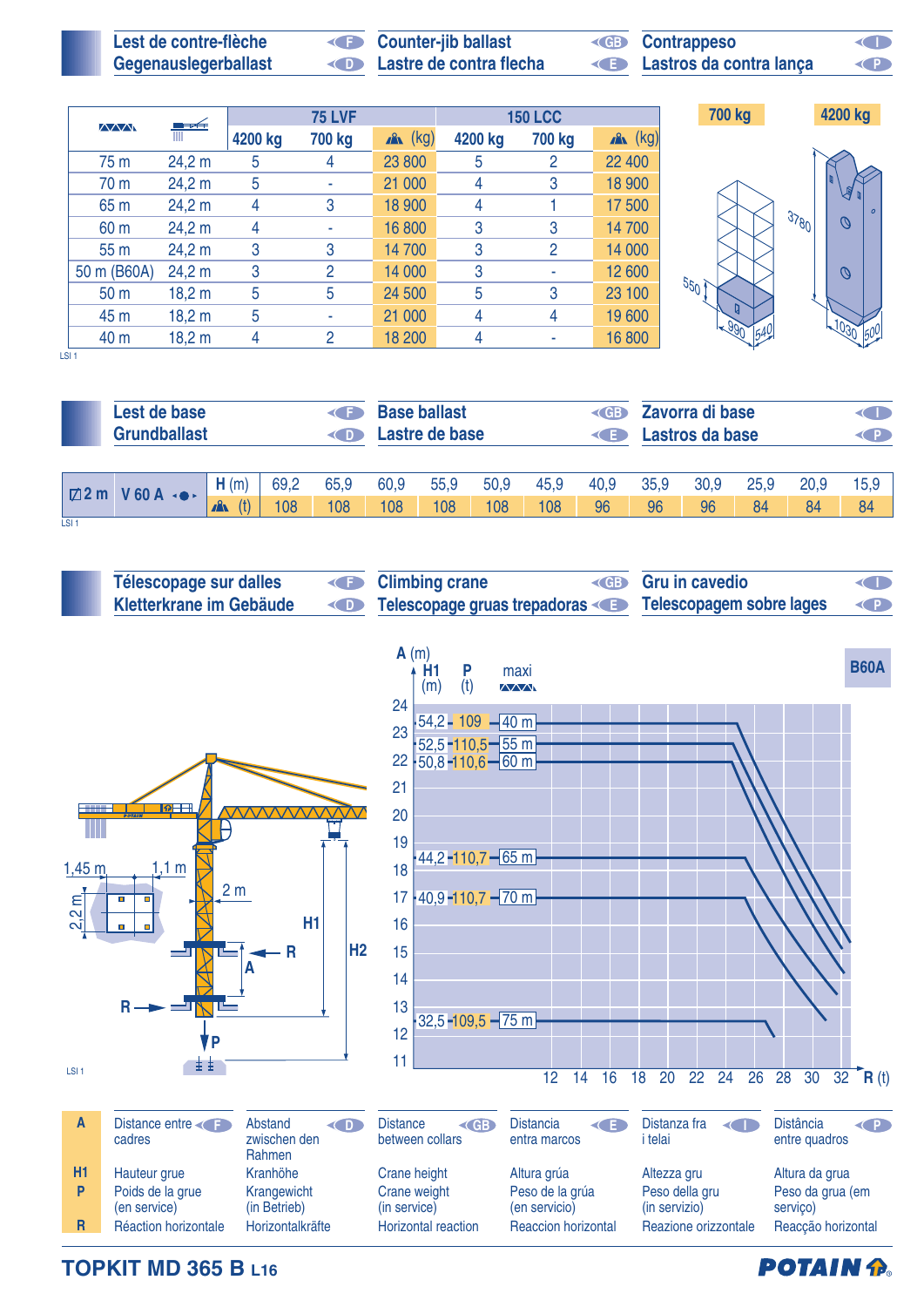| <b>Mécanismes</b> | $\left( \begin{array}{c} 1 \\ 2 \end{array} \right)$ | Mechanisms | $\left($ GB | Meccanismi        |  |
|-------------------|------------------------------------------------------|------------|-------------|-------------------|--|
| <b>Antriebe</b>   | $\bigcap$                                            | Mecanismos | <b>KED</b>  | <b>Mecanismos</b> |  |

|                                                                                                                             |               |                                                       |                        |                  |    | <b>bed</b> T                                                                     |                |                     |                                 |                     |              |               | uu t                      |               |                                                                                   |                  | $ch - PS$<br>hp | kW             | <b>Column</b> |
|-----------------------------------------------------------------------------------------------------------------------------|---------------|-------------------------------------------------------|------------------------|------------------|----|----------------------------------------------------------------------------------|----------------|---------------------|---------------------------------|---------------------|--------------|---------------|---------------------------|---------------|-----------------------------------------------------------------------------------|------------------|-----------------|----------------|---------------|
|                                                                                                                             |               | <b>75 LVF40</b>                                       | m/min                  |                  |    | $2.6 \rightarrow 11 \rightarrow 34 \rightarrow 44 \rightarrow 62 \rightarrow 80$ |                |                     |                                 |                     |              |               |                           |               | $1,3 \rightarrow 5,3 \rightarrow 17 \rightarrow 22 \rightarrow 31 \rightarrow 40$ |                  | 75              | 55             | 553 m         |
|                                                                                                                             | 墨             | <b>Optima</b>                                         |                        | 8                | 8  | 8                                                                                | 6              | $\overline{2}$<br>4 | 16                              |                     | 16           | 16            | 12 <sup>2</sup>           |               | 8                                                                                 | 4                |                 |                |               |
|                                                                                                                             | 밆             | <b>150 LCC</b>                                        | m/min                  | $68 \rightarrow$ | 82 | $\rightarrow$ 102 $\rightarrow$ 136 $\rightarrow$ 162                            |                |                     |                                 | 34<br>$\rightarrow$ | -41          | $\rightarrow$ | 51                        | $\rightarrow$ | 68                                                                                | $\rightarrow 81$ | 150             | 110            | 596 m         |
|                                                                                                                             |               | 40                                                    |                        | 8                | 6  | 4                                                                                | $\overline{2}$ |                     |                                 | 16                  | 12           |               | 8                         |               | 4                                                                                 | $\overline{2}$   |                 |                |               |
| $\begin{array}{c} \begin{array}{ c} \hline \hline \hline \hline \hline \hline \hline \hline \hline \end{array} \end{array}$ |               | 6 DVF 6                                               | m/min                  |                  |    | $0 \rightarrow 42(16 \text{ t})$                                                 |                |                     | $0 \rightarrow 84(8 \text{ t})$ |                     |              |               | $0 \rightarrow 100 (4 t)$ |               |                                                                                   |                  | 5,5             | 4              |               |
| $\bigodot$                                                                                                                  |               | <b>RVF 182</b><br><b>OPTIMA</b>                       | tr/min<br>U/min<br>rpm |                  |    |                                                                                  |                |                     | $0 \rightarrow 0.7$             |                     |              |               |                           |               |                                                                                   |                  | $2 \times 12$   | 2x9            |               |
| ◆●                                                                                                                          | <b>V 60 A</b> | <b>RT 544</b><br><b>A1 2V</b><br>13 <sub>m</sub><br>R | m/min                  |                  |    |                                                                                  |                |                     | $13,5 - 27$                     |                     |              |               |                           |               |                                                                                   |                  | 4x7             | $4 \times 5,2$ |               |
|                                                                                                                             | <b>CEI 38</b> |                                                       | <b>IEC 38</b>          |                  |    | <b>STANDARD</b>                                                                  |                | <b>kVA</b>          |                                 |                     | <b>PILOT</b> |               |                           |               |                                                                                   |                  |                 |                |               |
| 75 LVF: 100 kVA<br>75 LVF: 100 kVA<br>400 V (+6% -10%) 50 Hz<br>150 LCC: 175 kVA<br>150 LCC: 175 kVA                        |               |                                                       |                        |                  |    |                                                                                  |                |                     | 84/534 - 87/405                 |                     |              |               |                           |               |                                                                                   |                  |                 |                |               |



LSI 1

|                | Levage<br>≺⊂                                                                   | Heben<br>$\left($ D                                                              | Hoisting<br>$\triangle$ GB                                                        | Elevación<br>K                                                                   | Sollevamento                                                              | Elevação<br>$\left( 0 \right)$                                             |
|----------------|--------------------------------------------------------------------------------|----------------------------------------------------------------------------------|-----------------------------------------------------------------------------------|----------------------------------------------------------------------------------|---------------------------------------------------------------------------|----------------------------------------------------------------------------|
| $\blacksquare$ | <b>Distribution</b>                                                            | Katzfahren                                                                       | <b>Trolleying</b>                                                                 | <b>Distribución</b>                                                              | <b>Ditribuzione</b>                                                       | Distribuição                                                               |
| $\odot$        | Orientation                                                                    | <b>Schwenken</b>                                                                 | Slewing                                                                           | Orientación                                                                      | Rotazione                                                                 | Rotação                                                                    |
| $\rightarrow$  | <b>Translation</b>                                                             | Kranfahren                                                                       | <b>Travelling</b>                                                                 | Traslación                                                                       | <b>Traslazione</b>                                                        | Translação                                                                 |
| $\bigcap$      | Conforme aux<br>directives CEE<br>84/534 et 87/405 sur<br>le niveau acoustique | Gemäss EWG-<br>Richtlinien 84/534<br>und 87/405 für den<br>Schall-Leistungspegel | In compliance with<br>the EEC 84/534 and<br>87/405 Instructions<br>on noise level | Conforme con las<br>directivas CEE<br>84/534 y 87/405<br>sobre el nivel acustico | Conforme alle<br>direttive CEE 84/534<br>e 87/405 sul livello<br>acustico | Conforme as<br>directivas CEE<br>84/534 e 87/405<br>sobre o nível acústico |
| 只              | <b>Fonction Dialog Pilot</b><br>possible                                       | <b>Funktion Dialog Pilot</b><br>möglich                                          | <b>Dialog Pilot function</b><br>possible                                          | <b>Funcion Dialog Pilot</b><br><b>Posible</b>                                    | Possibilità di funzione<br><b>Dialog Pilot</b>                            | Função Dialog Pilot<br>possivel                                            |

**TOPKIT MD 365 B L16**